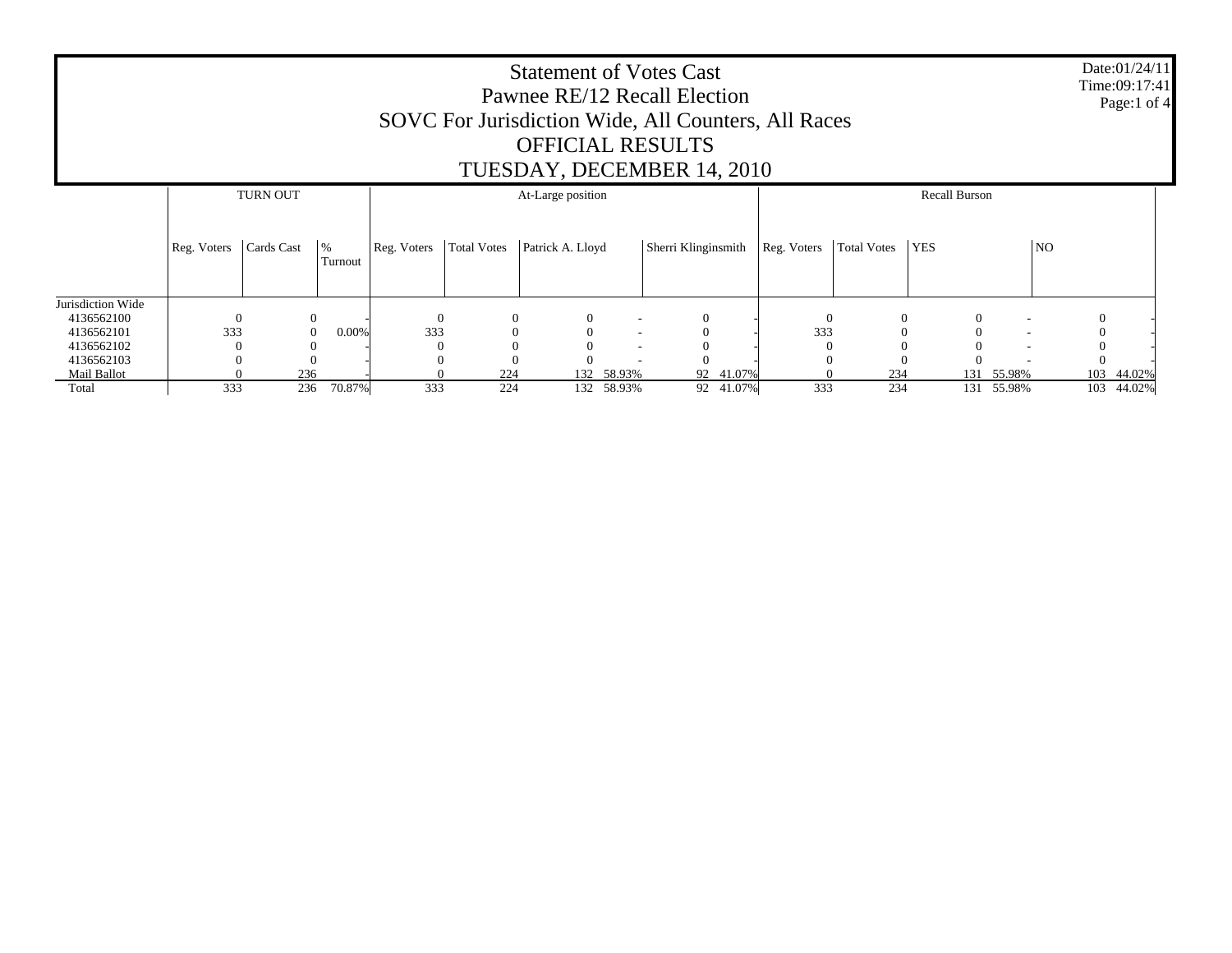Date:01/24/11 Time:09:17:41 Page:2 of 4

## Statement of Votes Cast Pawnee RE/12 Recall Election SOVC For Jurisdiction Wide, All Counters, All Races OFFICIAL RESULTS TUESDAY, DECEMBER 14, 2010

|                   |             | Replacement Burson |                 | Recall Henderson |                    |            |                          |          |           | Replacement Henderson |                    |                  |  |
|-------------------|-------------|--------------------|-----------------|------------------|--------------------|------------|--------------------------|----------|-----------|-----------------------|--------------------|------------------|--|
|                   | Reg. Voters | <b>Total Votes</b> | Kenneth Everitt | Reg. Voters      | <b>Total Votes</b> | <b>YES</b> |                          | NO       |           | Reg. Voters           | <b>Total Votes</b> | Charles Nussbaum |  |
| Jurisdiction Wide |             |                    |                 |                  |                    |            |                          |          |           |                       |                    |                  |  |
|                   |             |                    |                 |                  |                    |            |                          |          |           |                       |                    |                  |  |
| 4136562100        |             | $\Omega$           | $\Omega$        | $\Omega$         | $\theta$           | $\theta$   | ۰                        | $\Omega$ |           | $\Omega$              | $\Omega$           | $\theta$         |  |
| 4136562101        | 333         |                    |                 | 333              |                    | $\Omega$   | $\overline{\phantom{a}}$ | $\Omega$ |           | 333                   |                    |                  |  |
| 4136562102        |             |                    |                 |                  |                    | $\Omega$   | $\overline{\phantom{a}}$ |          |           |                       |                    |                  |  |
| 4136562103        |             |                    | $\Omega$        |                  |                    | $\Omega$   |                          | $\Omega$ |           |                       |                    | $\Omega$         |  |
| Mail Ballot       |             | 137                | 137 100.00%     |                  | 234                |            | 139 59.40%               |          | 95 40.60% |                       | 135                | 135 100.00%      |  |
| Total             | 333         | 137                | 137 100.00%     | 333              | 234                | 139        | 59.40%                   |          | 95 40.60% | 333                   | 135                | 135 100.00%      |  |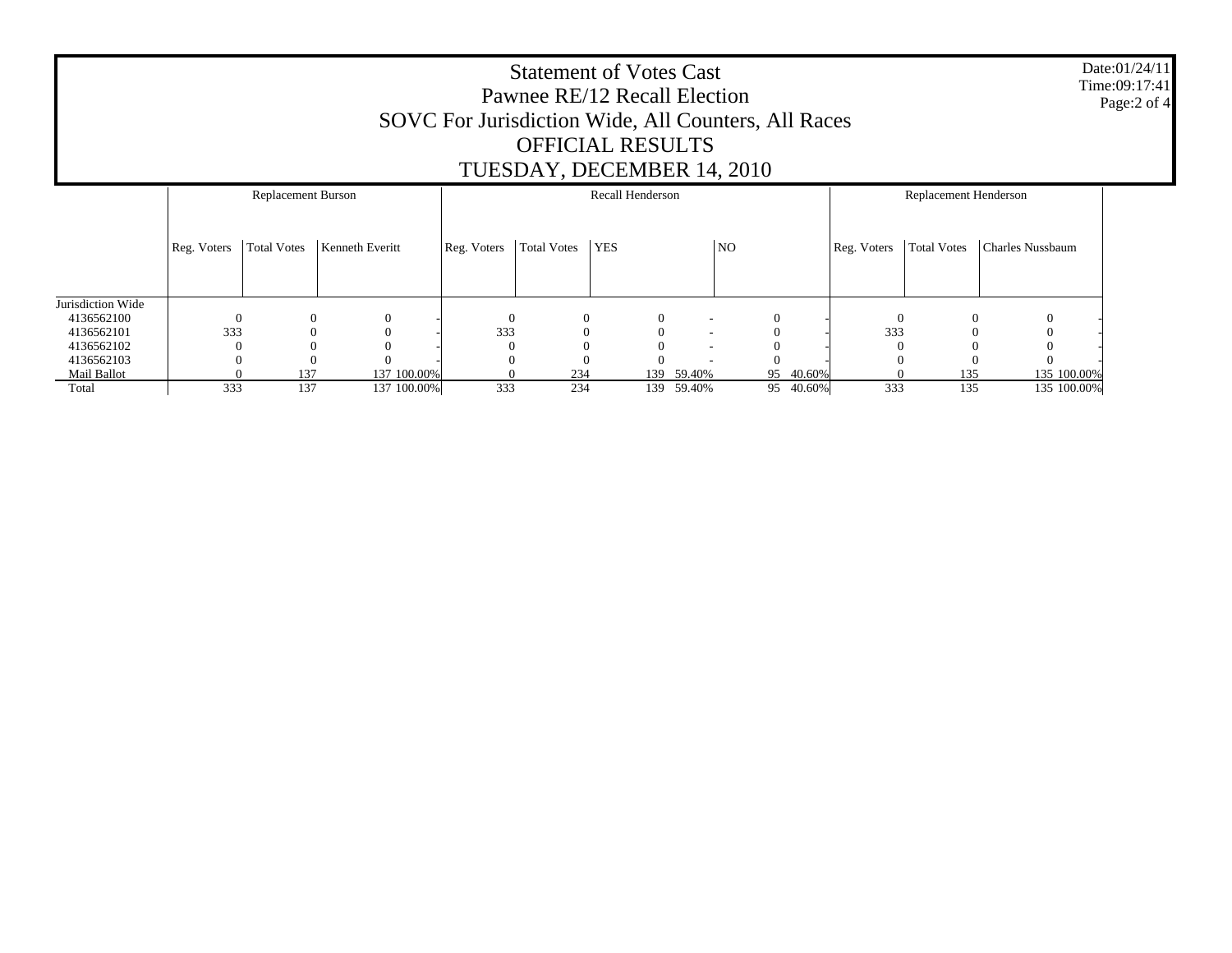Date:01/24/11 Time:09:17:41 Page:3 of 4

## Statement of Votes Cast Pawnee RE/12 Recall Election SOVC For Jurisdiction Wide, All Counters, All Races OFFICIAL RESULTS TUESDAY, DECEMBER 14, 2010

|                   |             |                    | <b>Recall Shoemaker</b> | Replacment Shoemaker |                |        |             |                    |                     |
|-------------------|-------------|--------------------|-------------------------|----------------------|----------------|--------|-------------|--------------------|---------------------|
|                   | Reg. Voters | <b>Total Votes</b> | <b>YES</b>              |                      | N <sub>O</sub> |        | Reg. Voters | <b>Total Votes</b> | Phillip E. McKinley |
| Jurisdiction Wide |             |                    |                         |                      |                |        |             |                    |                     |
| 4136562100        |             | $\Omega$           |                         |                      | $\Omega$       |        | $\theta$    |                    | $\Omega$            |
| 4136562101        | 333         |                    |                         | -                    |                |        | 333         |                    |                     |
| 4136562102        |             |                    |                         |                      |                |        |             |                    | 0                   |
| 4136562103        |             |                    |                         |                      |                |        |             |                    |                     |
| Mail Ballot       |             | 234                | 134                     | 57.26%               | 100            | 42.74% |             | 139                | 139 100.00%         |
| Total             | 333         | 234                | 134                     | 57.26%               | 100            | 42.74% | 333         | 139                | 139 100.00%         |